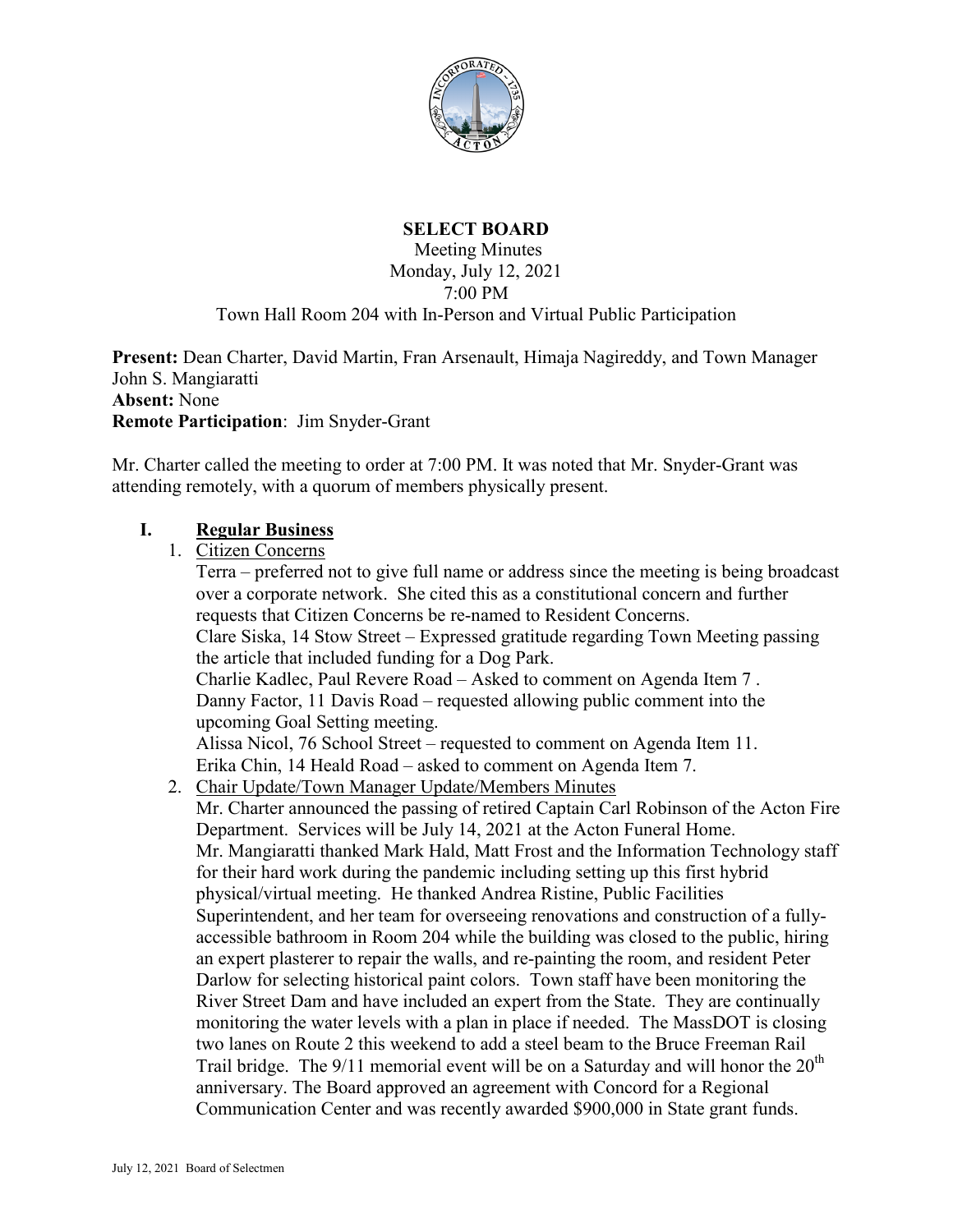

Mr. Martin announced that weekend train services are back for July. State Representative Tami Gouveia is running for Lieutenant Governor, and former Town staff member Vivian Birchall is running for State Representative. Mr. Snyder-Grant welcomed the two new Board members.

- **II.** Public Hearings
	- 3. 7:10 PM Multiple Transactions for a Section 15 Beer and Wine License, Donelan's Supermarket

Representing the applicant is Attorney Alex Parra. Applicant is requesting multiple transactions, as a result of a stock purchase agreement. **Mr. Martin moved to approve the multiple transactions for a section 15 beer and wine license at Donelan's Supermarket, seconded by Ms. Arsenault. Mr. Martin called roll: (all ayes – Ms. Nagireddy, Ms. Arsenault, Mr. Snyder-Grant. Mr. Charter, Mr. Martin)**

- **III.** New/Special Business
	- 4. Reorganization of the Board

Mr Charter noted that the last set of officers was Mr. Benson as Chair, Mr. Charter as Vice Chair and Mr. Martin as Clerk.

#### **Ms. Arsenault moved to nominate Mr. Martin as Chair, seconded by Ms. Nagireddy.**

#### Points of discussion:

Ms. Arsenault acknowledged the tradition of having the previous Vice-Chair become Chair. She stated her preference that Mr. Martin become Chair because of his focus and experience with diversity and inclusion issues. Mr. Snyder-Grant noted his experience that Mr. Charter had been listening, learning and growing with these issues, and that he would make a fine chair. Mr. Martin noted his disappointment with Mr. Charter's actions with respect to responding to attacks from the previous Chair on members of the public. Ms. Nagireddy also expressed her sense that the priority work for the Board in the next year needed to focus on inclusion, and that having Mr. Martin as chair would best support that. All members of the Board expressed confidence in the positive intentions and skills of both Mr. Martin and Mr. Charter.

Comments from the audience included support for Mr. Charter as Chair, citing his long experience with the Town and his time on the Acton Leadership Group; and support for Mr. Martin expressing the priority of having skilled attention paid to diversity and inclusion issues.

#### **Mr. Martin called roll: (Ms. Nagireddy – aye, Ms. Arsenault – aye, Mr. Snyder-Grant – nay, Mr. Charter – nay, Mr. Martin – aye) The motion carried.**

A comment from the audience inquired about what communication about officer positions had taken place between Board members, in case there were any Open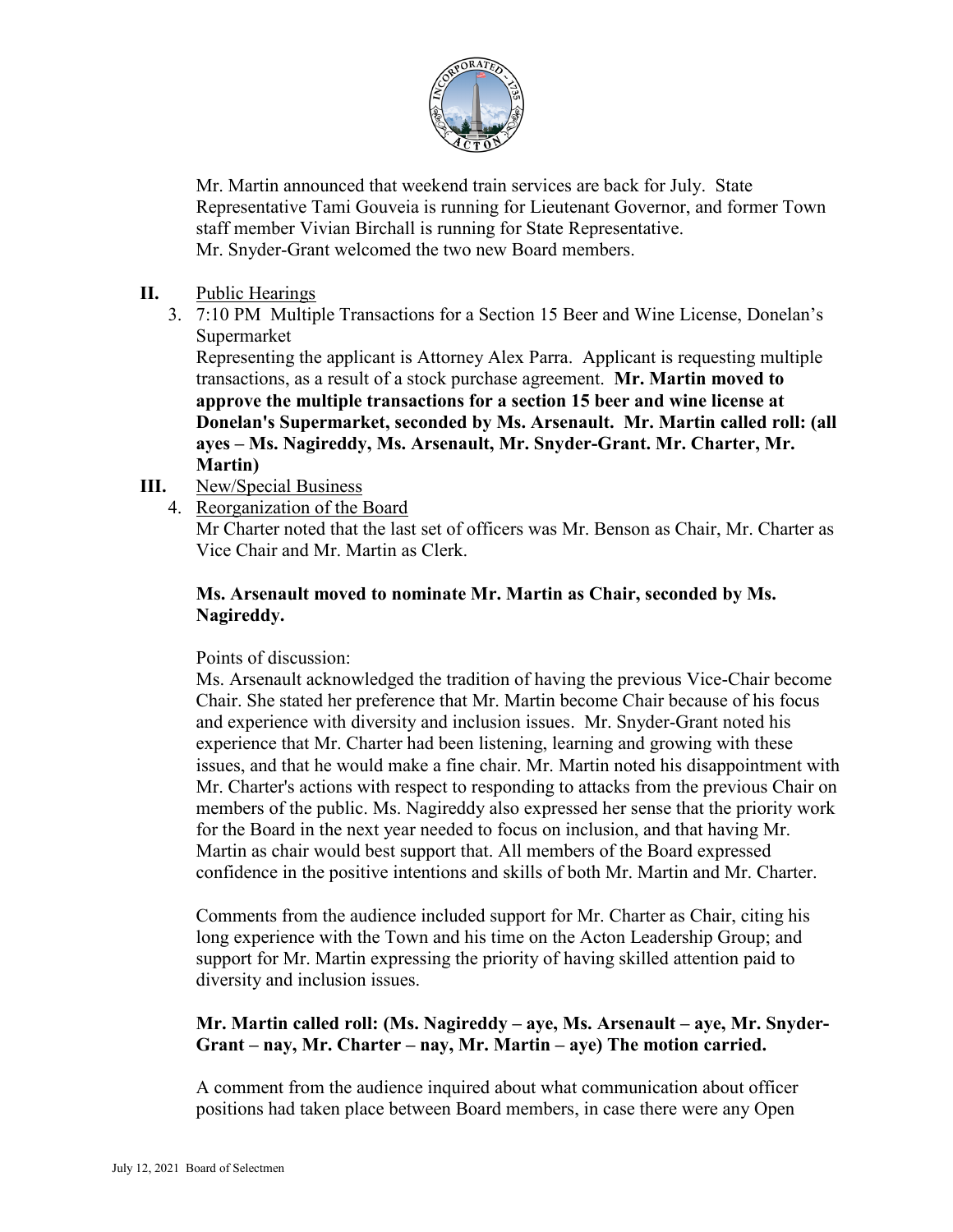

Meeting Law issues with a quorum of the Board (three or more members) discussing issues that were going to be a matter of decision by the Board. Each Board member spoke to this question. There had been no communication about the choice of officers between Board members. There had been one communication between Ms. Arsenault and Mr. Snyder-Grant before Ms. Arsenault was sworn in, in which Ms. Arsenault indicated that she was considering nominating Mr. Martin. There had been communications between Ms. Nagireddy and Mr. Martin, and then between Ms. Nagireddy and Mr. Snyder-Grant about the process of electing officers, but not about who would be elected, as part of the process of updating new Board members on the workings of the Board.

## **Mr. Charter nominates Mr. Snyder-Grant as Vice-Chair, seconded by Ms. Arsenault.**

Mr. Snyder-Grant said he was honored by the nomination, but that he would prefer that Dean be Vice Chair, and he would prefer to be Clerk.

**Mr. Martin called roll: (Ms. Nagireddy – nay, Ms. Arsenault – aye, Mr. Snyder-Grant – abstain, Mr. Charter – nay, Mr. Martin – nay). The motion failed.**

**Mr. Martin nominated Mr. Charter as Vice-Chair, seconded by Ms. Arsenault. Mr. Martin called roll: (all ayes: Ms. Nagireddy, Ms. Arsenault, Mr. Snyder-Grant, Mr. Charter, Mr. Martin)**

**Mr. Martin nominated Mr. Snyder-Grant as Clerk, seconded by Ms. Nagireddy. Mr. Martin called roll: (all ayes: Ms. Nagireddy, Ms. Arsenault, Mr. Snyder-Grant, Mr. Charter, Mr. Martin)**

- 5. Board and Committee Liaison Assignments Board members discussed and agreed by consensus the committee liaison assignments for 2021-2022. There were no formal votes.
- 6. Discuss Virtual Participation in Public Meetings

Mr. Martin noted that members of boards and committees may meet either all inperson or all-remote since the end of the state of emergency and subsequent legislation. Committees may also decide if they want to continue to allow remote (virtual) public participation. Mr. Mangiaratti was looking for direction from the Board to allow hybrid meetings pending approval from the Board for requests to hold virtual public participation, to ensure that town staff is available if needed to moderate the virtual portion. The Planning Board and the Historic District Commission have requested to hold hybrid meetings. **Mr. Charter moved to allow the Planning Board and Historic District Commission to meet with remote public participation, seconded by Ms. Arsenault. Mr. Snyder-Grant called roll:**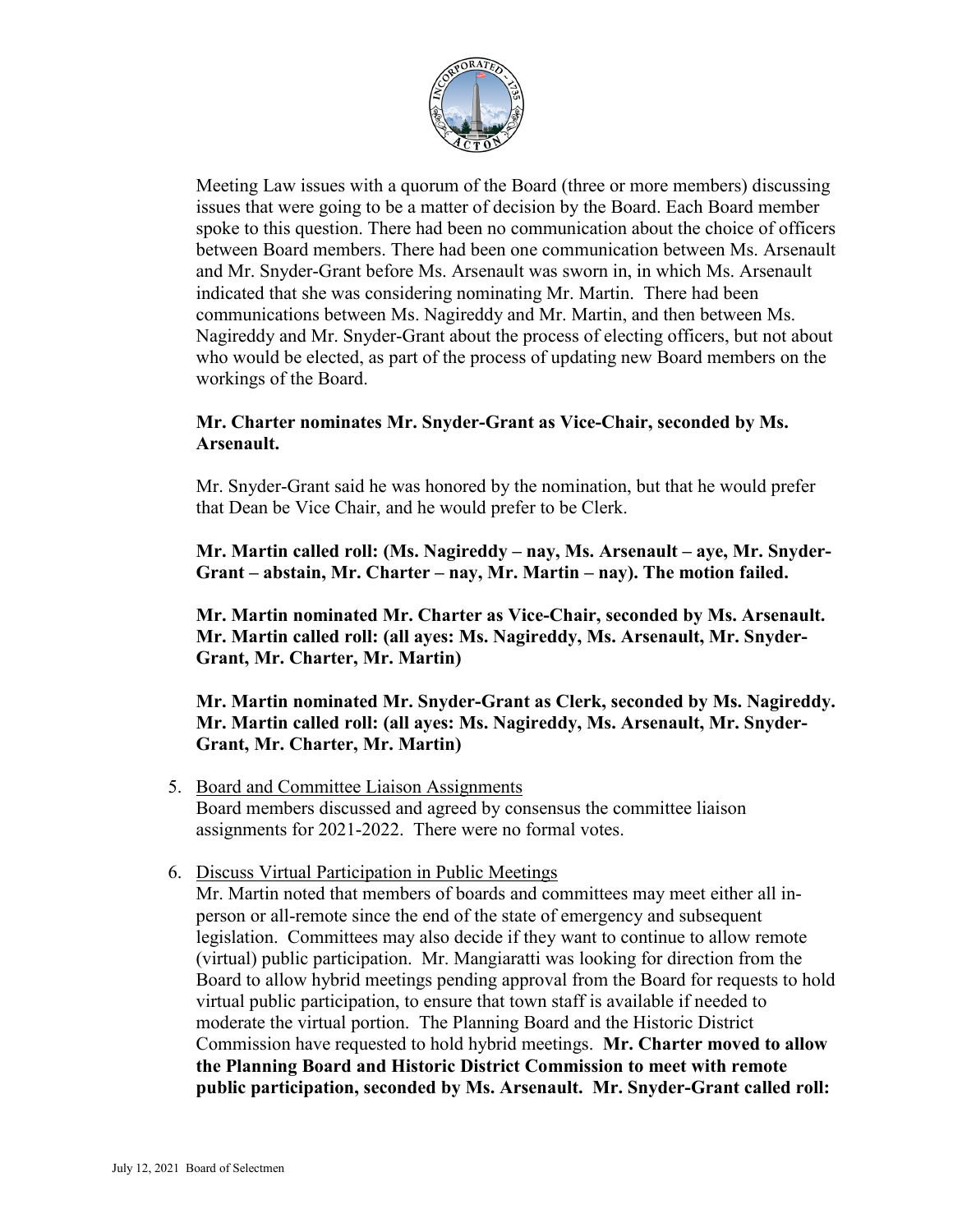

## **(all ayes: Ms. Nagireddy, Ms. Arsenault, Mr. Charter, Mr. Martin, Mr. Snyder-Grant)**

## 7. Discuss Incident at Annual Town Meeting

Mr. Martin discussed an incident at the Annual Town Meeting on June 21, 2021 where a member of the audience made a racist remark regarding Chinese residents in town. Other Board members commented regarding the incident as well, and had a general consensus to propose a clear statement addressing the incident and having a protocol or policy in place following any future incidents. Ms. Arsenault read from a letter submitted to the Select Board and Diversity, Equity & Inclusion Commission from Erika Chin dated July 11, 2021 requesting each board develop protocols to address any racial or hate incidents. Members of the public made several comments requesting to not make the incident an issue, recognizing that it was due to a mental health issue; a request for the Board to be required to take Active Bystander training; a request for the Board to respond to incidents of hate immediately. Mr. Martin read from a statement; "The Select Board values all Acton's residents. Any type of hurtful speech or action, targeting anyone for who they are, is unacceptable here, including racism, antisemitism, ethnic slurs, homo- or trans-phobia, ableism, etc. Respect for everyone is expected in all interactions in our community."

## **Mr. Charter moved to adopt the statement, seconded by Ms. Arsenault. Mr. Snyder-Grant called roll: (all ayes: Ms. Nagireddy, Ms. Arsenault, Mr. Charter, Mr. Martin, Mr. Snyder-Grant)**

Mr. Martin suggested the Town Manager may be able to respond more quickly on behalf of the Board with any future incidents. Mr. Mangiaratti commented preferring to respond to incidents on a case-by-case basis, and would prefer, calling for an emergency meeting if needed, and to consult with the Chair first before responding with a statement on behalf of the Board. Mr. Snyder-Grant wrote and then read a draft statement, and board members suggested edits. The final statement read as follows: "An unacceptable statement targeting our Chinese American neighbors was made at our recent Town Meeting. The Board affirms that we do not accept or tolerate these types of racially-targeted statements in our civic spaces. We express our support and solidarity, and we apologize on behalf of the Town for the harm done to our Chinese friends and neighbors." **Mr. Snyder-Grant moved to adopt the statement, seconded by Mr. Charter. Mr. Snyder-Grant called roll: (all ayes; Ms. Nagireddy, Ms. Arsenault, Mr. Charter, Mr. Martin, Mr. Snyder-Grant)**

## 8. Establish a Date and Process for Annual Goal Setting Workshop

Mr. Charter noted the Board's annual Goal Setting meeting had been tentatively set for July 21, 2021 at 6:00 PM in the Public Safety Facility Chiefs' Conference Room. This is traditionally a workshop that does not allow for public comment during the meeting, however can be attended by the public.

Discussion points included a request for time at a meeting prior to the goal setting to allow for public comment and to hear from the Manager on the state of last year's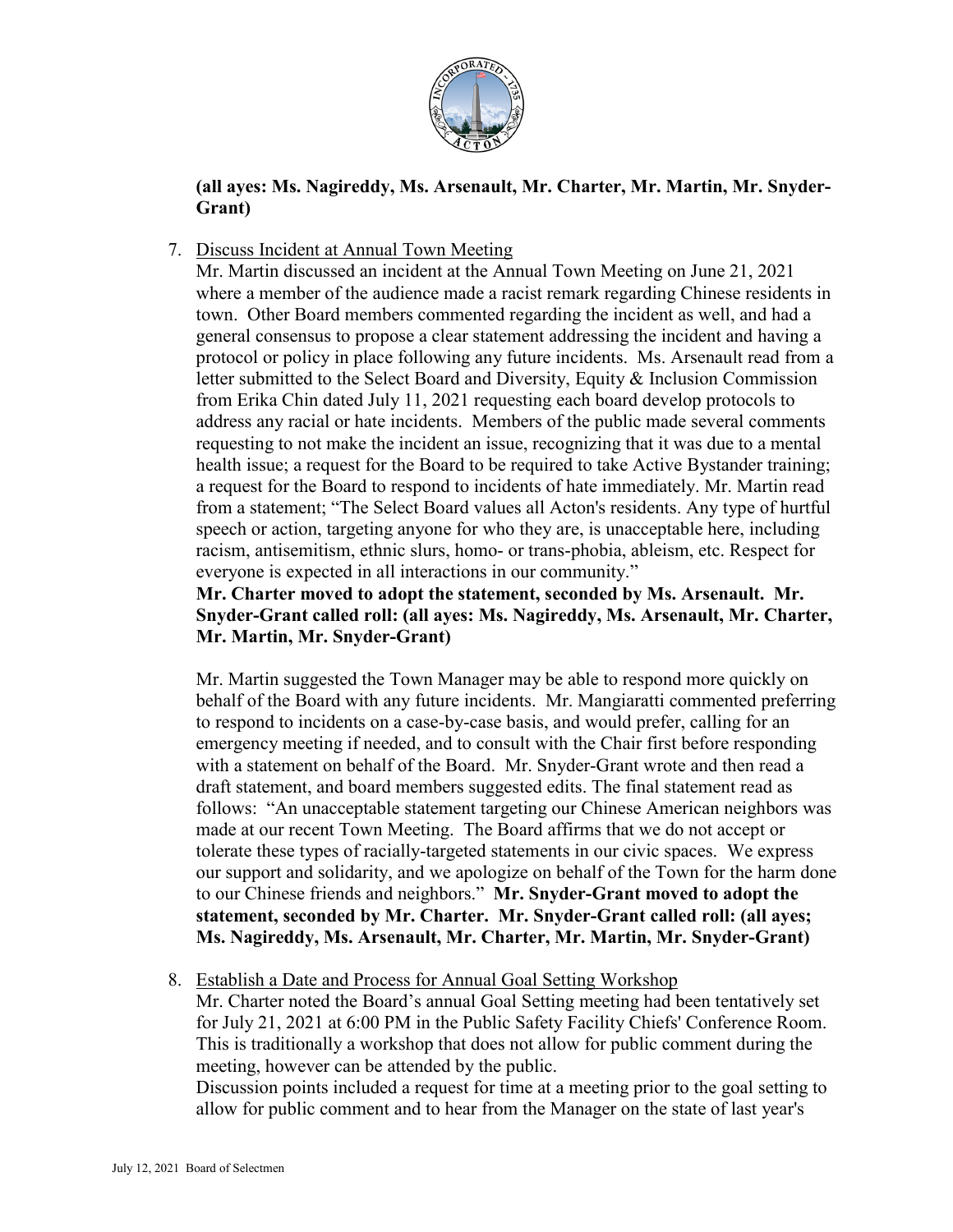

goals. Further discussion noted that that would place the goal setting meeting in August, much later than normal, putting pressure on the ability of the budget process to be fully responsive to the new goals. Additional discussion included the availability of all Board members and the Manager for various possible dates. No vote was taken, and the timing will be decided by the Manager and the Chair and announced as soon as possible.

9. Request to Raise Flag to Commemorate India's Independence Day on Sunday, August 1, 2021

The Board referenced requirements set last year in this regard, that it be for one day and flown in lieu of the Commonwealth's flag in front of Town Hall.

**Ms. Arsenault moved to raise the flag to commemorate India's Independence Day on Sunday, August 1, 2021, seconded by Ms. Nagireddy. Mr. Snyder-Grant called roll: (all ayes; Ms. Nagireddy, Ms. Arsenault, Mr. Charter, Mr. Martin, Mr. Snyder-Grant)**

A formal proclamation was read aloud, designating August 15, 2021 as "India Day."

**Ms. Nagireddy moved and Ms. Arsenault seconded adopting the proclamation. Mr. Snyder-Grant called roll: (all ayes: Ms. Nagireddy, Ms. Arsenault, Mr. Charter, Mr. Martin, Mr. Snyder-Grant)**

10. Board to Vote to Petition General Court for Home Rule Petition Article 14 from Annual Town Meeting, June 21, 2021

**Mr. Snyder-Grant moved that the Board request the General Court adopt legislation on behalf of the Town in accordance with, and in the form approved by, Article 14 of the 2021 Acton Annual Town Meeting, concerning building with clean energy to regulate fossil fuel infrastructure, seconded by Ms. Arsenault. Mr. Snyder-Grant called roll: (all ayes; Ms. Nagireddy, Ms. Arsenault, Mr. Charter, Mr. Martin, Mr. Snyder-Grant)**

11. Discuss Open Meeting Law Complaint of July 6, 2021 and Delegate Response An Open Meeting Law complaint was filed on July 6, 2021 from Mr. Ballard alleging incomplete minutes from May 3, 2021 with an omitted document regarding a statement that was read by the Diversity, Equity  $\&$  Inclusion Commission under the Documents and Exhibits Used list. **Mr. Charter moved to have Lisa Tomyl revise amended minutes for the Board's May 3, 2021 meeting to include the DEIC statement in the list of documents used in the meeting, seconded by Ms. Nagireddy. Mr. Snyder-Grant called roll: (all ayes: Ms. Nagireddy, Ms. Arsenault, Mr. Charter, Mr. Martin, Mr. Snyder-Grant)**

**Mr. Charter moved to request that Town Counsel and the Town Manager otherwise respond to Mr. Ballard's Open Meeting Law Complaint by informing**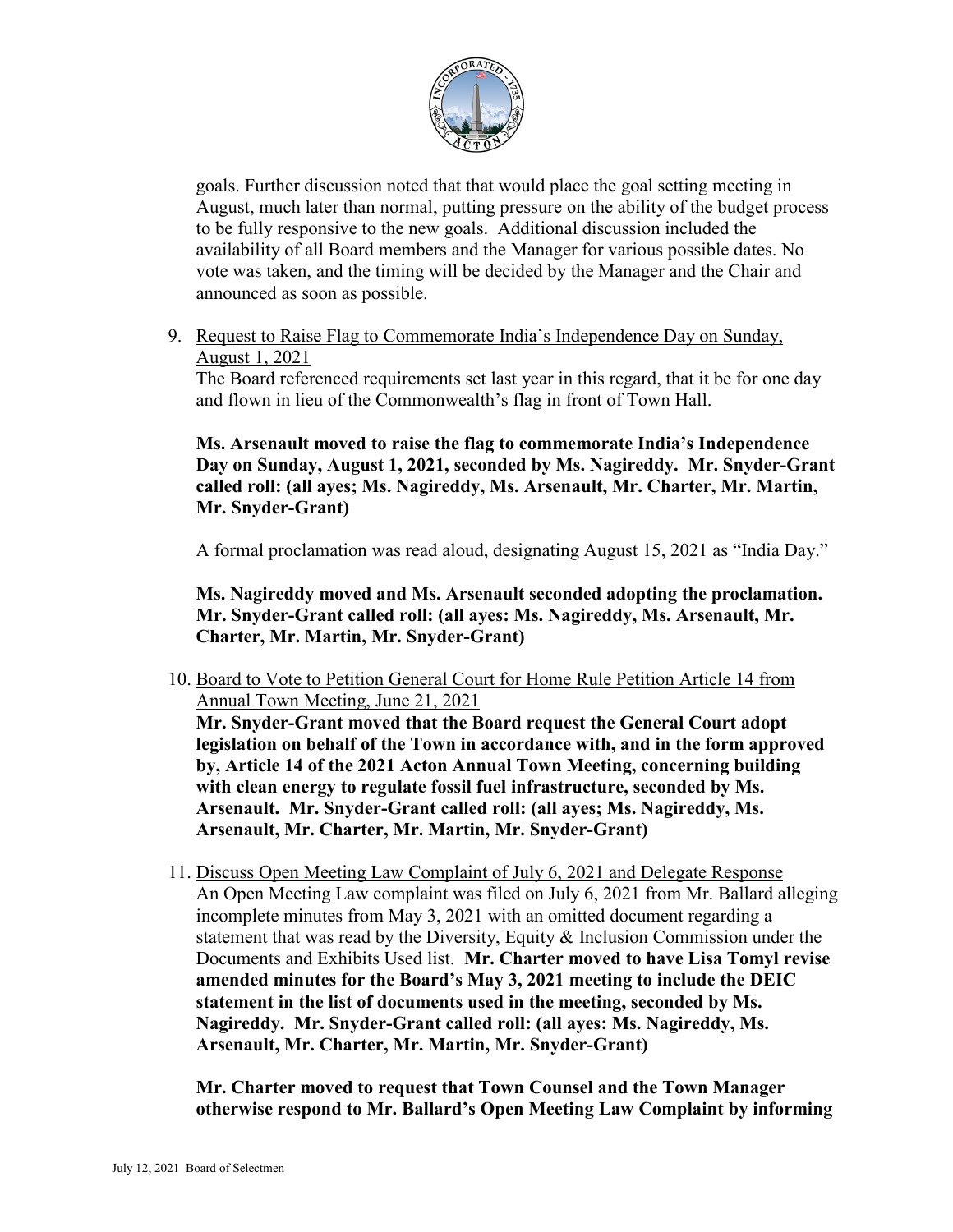

**him and the Attorney General's Office that the Board reviewed the Complaint, has voted to revise the May 3 minutes to include the DEIC statement in the list of "documents and exhibits used," and believes that the other minutes properly follow the Open Meeting Law and will take no action on those; Ms. Arsenault seconded. Mr. Snyder-Grant called roll: (all ayes: Ms. Nagireddy, Ms. Arsenault, Mr. Charter, Mr. Martin, Mr. Snyder-Grant)**

The Board heard comment from members of the public that feel that the minutes do not reflect the comments that occurred during the listed minutes in the Open Meeting Law complaint and requested further amendments be applied to those minutes. Mr. Martin suggested that he and Mr. Snyder-Grant review the minutes at a later date.

12. Discuss and Approve the Regional Housing Services Office Amended Agreement for Fiscal Year 2022

Liz Rust from the RHSO presented a brief overview of the operation of the RHSO for the new Members.

The Board took public comment regarding questioning and considering a regional approach to rehabbing current buildings and if there are any plans for a regional homeless shelter and establishing a regional housing rehab trust, and 40B audits.

**Ms. Arsenault moved to approve the amended agreement with the Regional Housing Services office. Mr. Snyder-Grant called roll: (all ayes: Ms. Nagireddy, Ms. Arsenault, Mr. Charter, Mr. Martin, Mr. Snyder-Grant). There was no formal second, but the unanimous vote indicates the Board's interest in discussing and deciding on this matter.** 

- 13. Approve the Agricultural Preservation Restriction at Stonefield Farm Christa Collins from the Sudbury Valley Trustees updated the Board regarding the Agricultural Preservation Restriction for Stonefield Farm. The Agricultural Preservation Restriction has approval by all parties including the Massachusetts Department of Agricultural Resources and requires signatures from the Select Board, the Boston Area Gleaners, and the Agricultural Commission. The closing date is July 30, 2021. **Ms. Arsenault moved to approve the Agricultural Preservation Restriction, seconded by Mr. Charter. Mr. Snyder-Grant called roll: (all ayes: Ms. Nagireddy, Ms. Arsenault, Mr. Charter, Mr. Martin, Mr. Snyder-Grant)**
- 14. Approve Mass Joinder Agreement for 446 Massachusetts Avenue

Liz Rust from the RHSO updated the Board on what the MassDocs Joinder Agreement would mean for the Town. The Joinder agreement would allow the Town to be eligible for tax credits and also as a standard lender, as well as having access to the MassDocs legal counsel that prepare all the legal documents.

**Mr. Snyder-Grant moved to approve the Mass Joinder Agreement, seconded by Ms. Nagireddy. Mr. Snyder-Grant called roll: (all ayes: Ms. Nagireddy, Ms. Arsenault, Mr. Charter, Mr. Martin, Mr. Snyder-Grant)**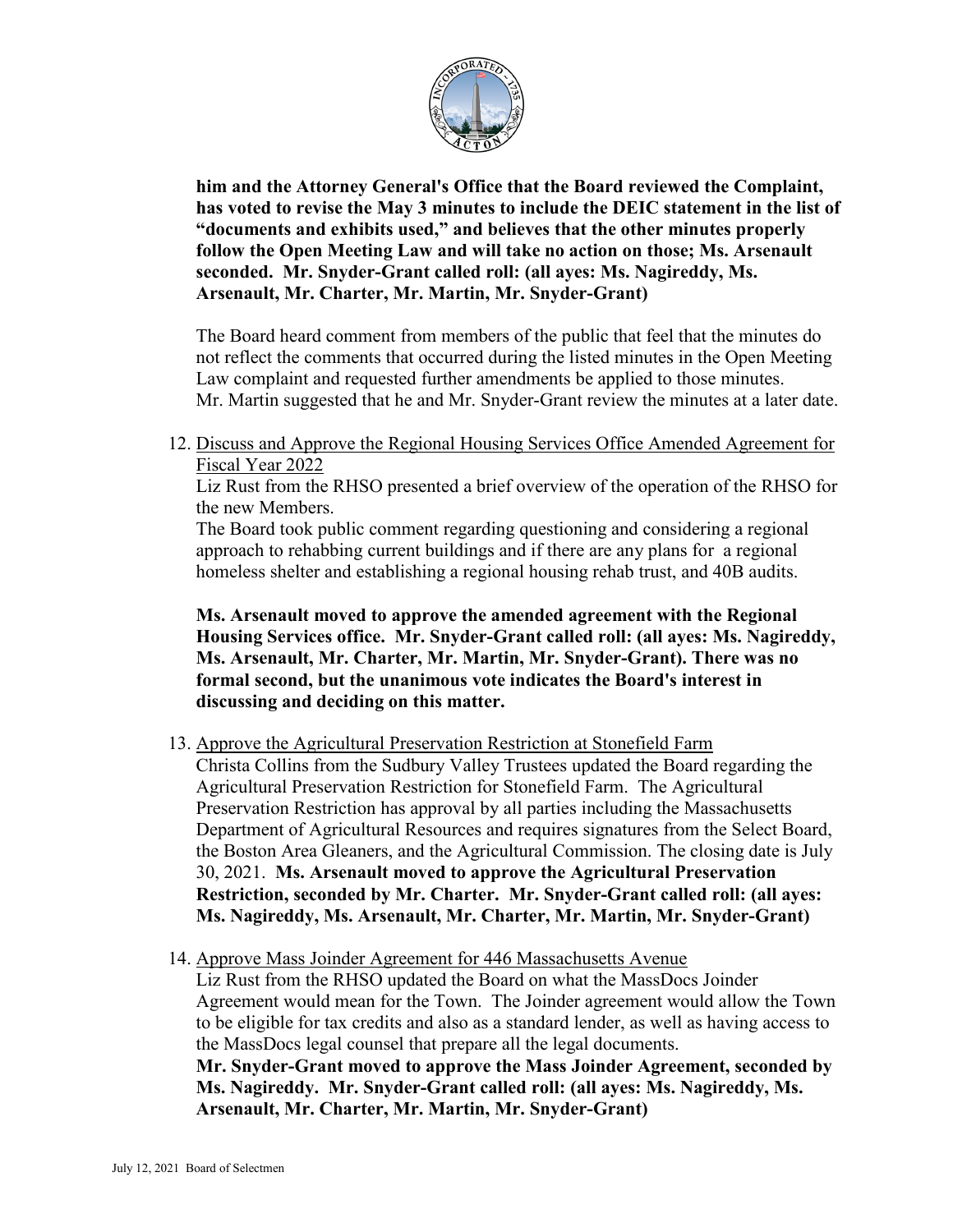

15. Announce Receipt of Public Health Excellence Grant Establishing the Middlesex County Regional Collaborative and Authorize Signing of the Municipal Statement of Commitment

Mr. Mangiaratti updated the Board on the recent project with Westford, Lowell, and Dracut and will be hiring a Regional Community Health and Wellness Coordinator through Westford which will support the four communities over the next three years. Mr. Mangiaratti requests the Board to approve the project.

**Ms. Nagireddy moved to support the project, Mr. Snyder-Grant seconded. Mr. Snyder-Grant called roll: (all ayes: Ms. Nagireddy, Ms. Arsenault, Mr. Charter, Mr. Martin, Mr. Snyder-Grant)**

**IV. Consent Items** 

Mr. Charter held consent item 25. **Mr. Charter moved to approve consent items 16-24, inclusive, and 26-29, inclusive, seconded by Ms. Arsenault. Mr. Snyder-Grant called roll: (all ayes: Ms. Nagireddy, Ms. Arsenault, Mr. Charter, Mr. Martin, Mr. Snyder-Grant)**

Regarding Consent Item 25, **Mr. Charter moved to approve with the term expiration date updated to 2024, seconded by Ms. Arsenault. Mr. Snyder-Grant called roll: (all ayes: Ms. Nagireddy, Ms. Arsenault, Mr. Charter, Mr. Martin, Mr. Snyder-Grant)**

**Ms. Arsenault moved to adjourn, seconded by Ms. Nagireddy. Mr. Snyder-Grant called roll: (all ayes: Ms. Nagireddy, Ms. Arsenault, Mr. Charter, Mr. Martin, Mr. Snyder-Grant). The meeting adjourned at 10:50 PM.**

## **Documents and Exhibits Used During this Meeting**

- $\bullet$  Agenda, July 12, 2021
- Alcoholic Beverage Control Commission Application from Donelan's Supermarket, Inc.
- 2020-2021 Boards and Committees Liaison Assignments
- Letter and Email from Erika Chin Dated July 11, 2021
- Transcript from Statement from John Covert at Annual Town Meeting
- Request to Raise Flag to Commemorate India's Independence Day
- Formal proclamation designating August 15, 2021 as "India Day."
- Home Rule Petition, Article 14
- Open Meeting Law Complaint, July 6, 2021
- Regional Housing Services Office Intermunicipal Agreement Amendment
- Regional Housing Services Office Presentation
- Stonefield Farm Agricultural Restriction Agreement
- Email from John Mangiaratti Dated July 21, 2021 Regarding 446 Mass Ave; Joining MassDocs
- Municipality Statement of Commitment